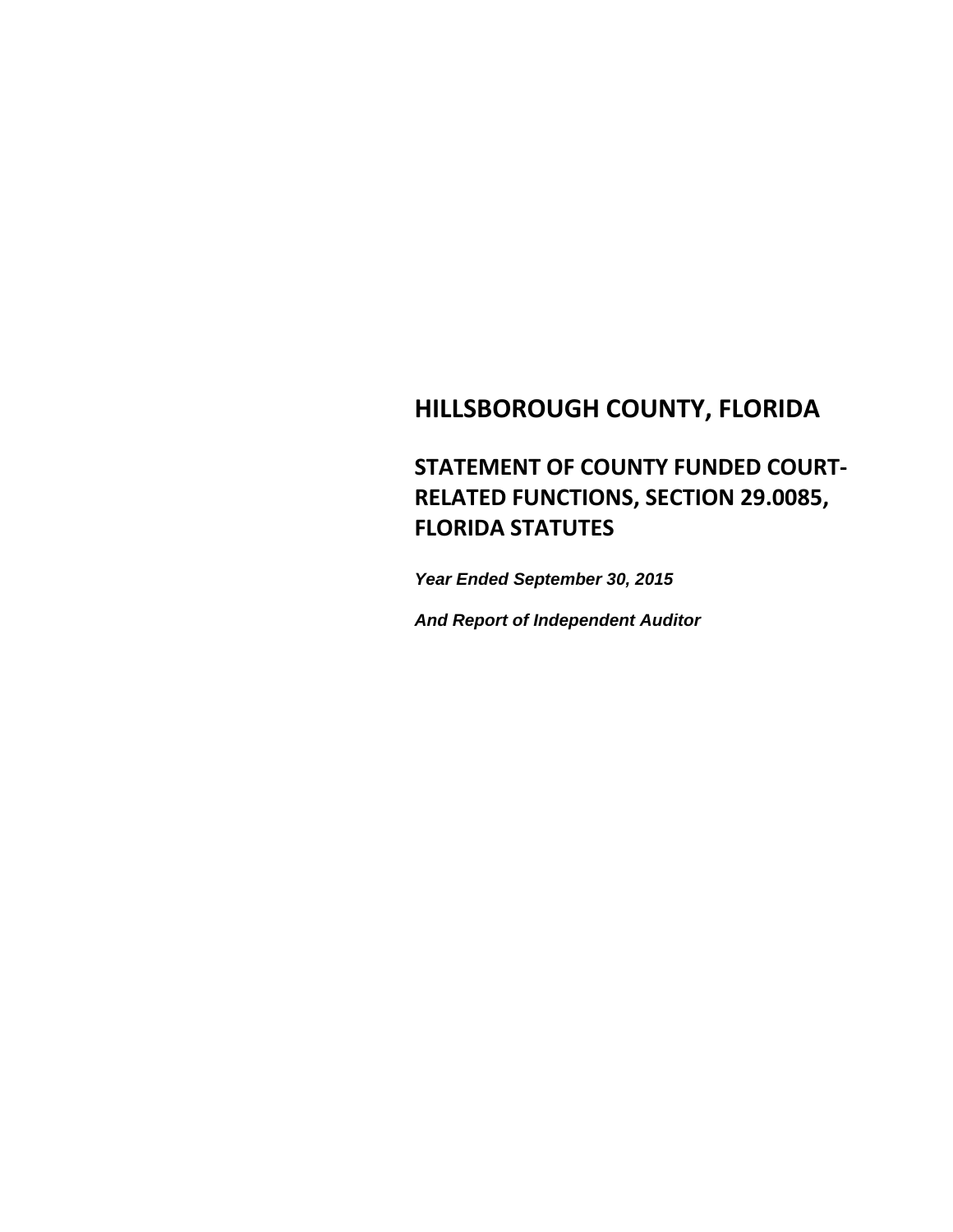#### **Report of Independent Auditor**

Board of County Commissioners Hillsborough County, Florida

#### **Report on the Statement**

We have audited the accompanying "Statement of County Funded Court-Related Functions, Section 29.0085, Florida Statutes" (the "Statement") of Hillsborough County, Florida (the "County") for the year ended September 30, 2015, and the related notes.

#### **Management's Responsibility for the Statement**

Management is responsible for the preparation and fair presentation of the Statement in accordance with accounting principles generally accepted in the United States of America; this includes the design, implementation, and maintenance of internal control relevant to the preparation and fair presentation of the Statement that is free from material misstatement, whether due to fraud or error.

#### **Auditor's Responsibility**

Our responsibility is to express an opinion on the Statement based on our audit. We conducted our audit in accordance with auditing standards generally accepted in the United States of America. Those standards require that we plan and perform the audit to obtain reasonable assurance about whether the Statement is free from material misstatement.

An audit involves performing procedures to obtain audit evidence about the amounts and disclosures in the Statement. The procedures selected depend on the auditor's judgment, including the assessment of the risks of material misstatement of the Statement, whether due to fraud or error. In making those risk assessments, the auditor considers internal control relevant to the entity's preparation and fair presentation of the Statement in order to design audit procedures that are appropriate in the circumstances, but not for the purpose of expressing an opinion on the effectiveness of the entity's internal control. Accordingly, we express no such opinion. An audit also includes evaluating the appropriateness of accounting policies used and the reasonableness of significant accounting estimates made by management, as well as evaluating the overall presentation of the Statement.

We believe that the audit evidence we have obtained is sufficient and appropriate to provide a basis for our audit opinion.

#### **Opinion**

In our opinion, the Statement referred to above presents fairly, in all material respects, the revenues and expenditures of county funded court-related functions of the County for the year ended September 30, 2015 pursuant to Sections 29.008 and 29.0085, Florida Statutes, as referred to in Note 1, in accordance with accounting principles generally accepted in the United States of America.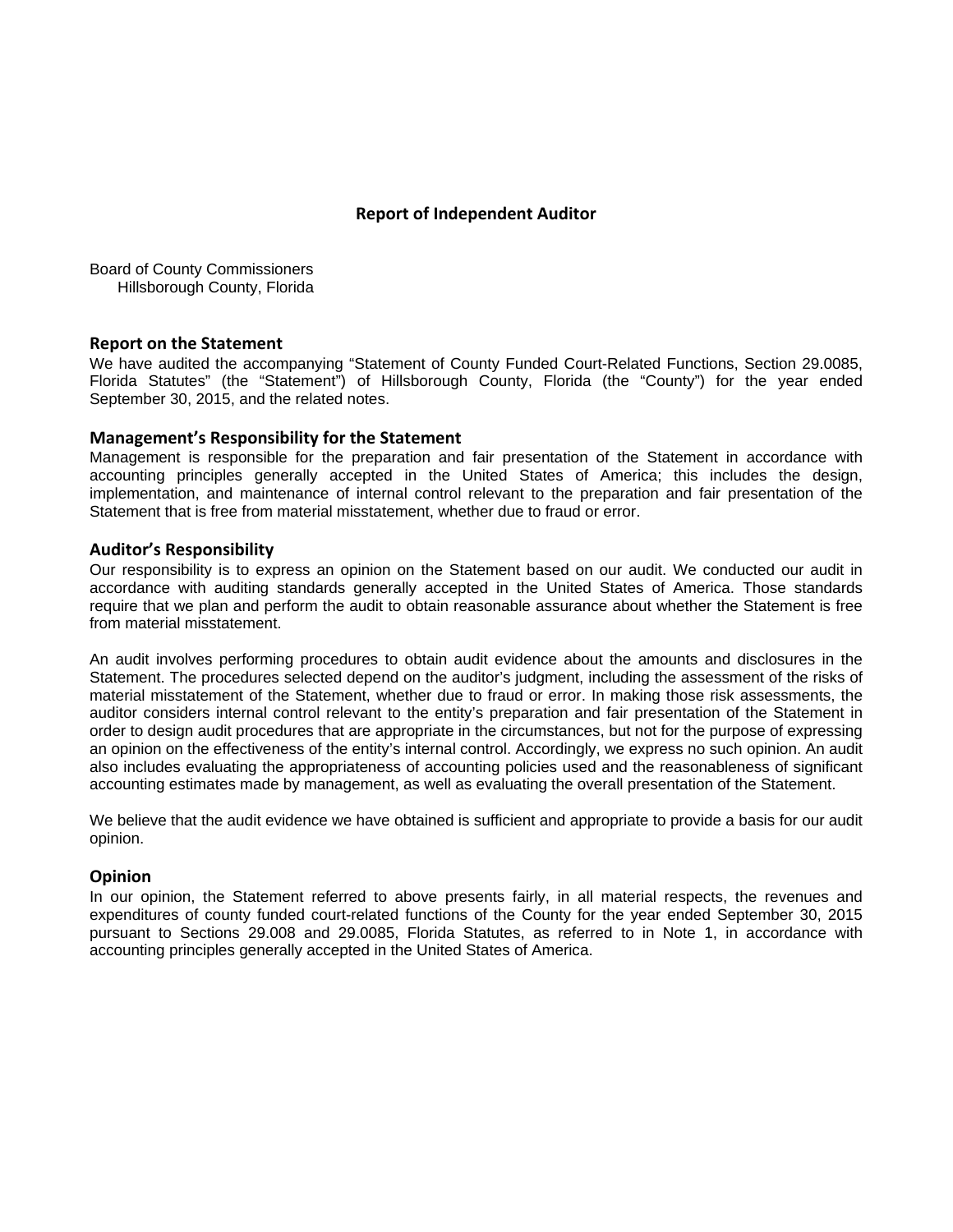#### **Emphasis of Matter**

#### *Basis of Presentation*

We draw attention to Note 1 to the Statement, which describes that the accompanying Statement was prepared for the purpose of complying with Sections 29.008 and 29.0085, Florida Statutes, and is not intended to present the results of operations of the County.

#### *Change in Accounting Method*

As discussed in Note (b) to the Statement, in 2015 the County adopted a new accounting method. Our opinion is not modified with respect to this matter.

#### **Restriction on Use**

This report is intended solely for the information and use of the Board of County Commissioners and management of Hillsborough County, Florida, and applicable state agencies, and is not intended to be and should not be used by anyone other than these specified parties.

Cherry Behant LLP

Tampa, Florida January 28, 2016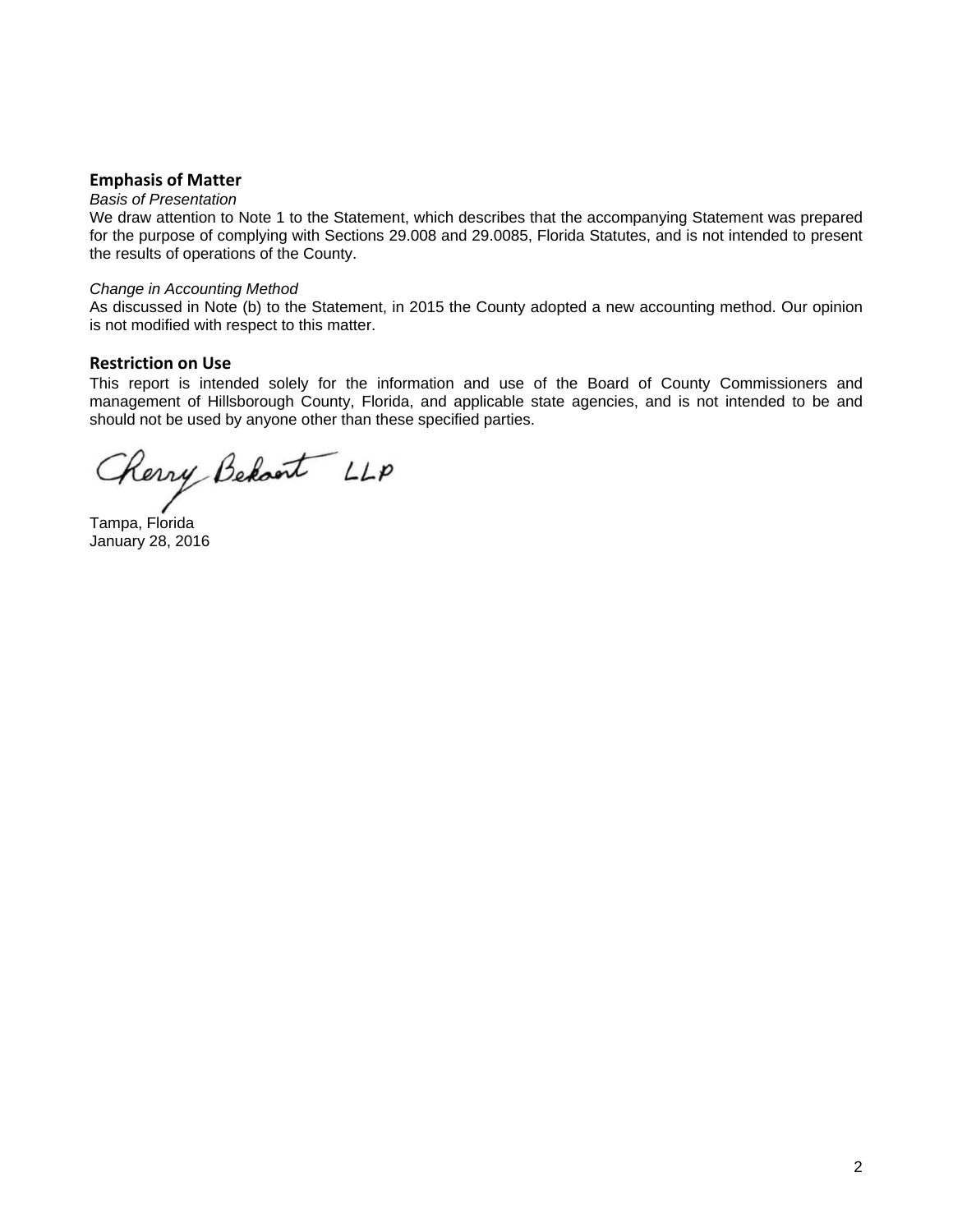# **HILLSBOROUGH COUNTY, FLORIDA** STATEMENT OF COUNTY FUNDED COURT‐RELATED FUNCTIONS, SECTION 29.0085, FLORIDA STATUTES

*FOR THE YEAR ENDED SEPTEMBER 30, 2015*

| <b>Statutory Reference</b>                                                             |                                 |                                  | s.29.008(2), F.S.                |                         |                                    |                                       |               |
|----------------------------------------------------------------------------------------|---------------------------------|----------------------------------|----------------------------------|-------------------------|------------------------------------|---------------------------------------|---------------|
|                                                                                        | <b>STATE</b><br><b>ATTORNEY</b> | <b>PUBLIC</b><br><b>DEFENDER</b> | <b>CLERK OF</b><br><b>COURTS</b> | <b>STATE COURTS</b>     | <b>GUARDIAN AD</b><br><b>LITEM</b> | <b>LOCAL REQUIRE-</b><br><b>MENTS</b> | <b>TOTAL</b>  |
| <b>Part A - Revenues:</b>                                                              |                                 |                                  |                                  |                         |                                    |                                       |               |
| <b>Local Requirement Collections</b>                                                   |                                 |                                  |                                  |                         |                                    |                                       |               |
| s.939.185, F.S. / \$65.00 Local Ordinance                                              |                                 |                                  |                                  |                         |                                    | 1,343,521.65 \$<br>\$                 | 1,343,521.65  |
| s.318.18(13)(a), F.S. / Up to \$30.00 Surcharge for Court Facilities                   |                                 |                                  |                                  |                         |                                    | 2,259,801.94                          | 2,259,801.94  |
| s.938.19(2), F.S. / \$3.00 Additional Court Cost for Teen Court                        |                                 |                                  |                                  |                         |                                    |                                       |               |
| s.28.24(12)(e) 1., F.S. / \$2.00 Additional Court Cost for Court IT Equipment          |                                 |                                  |                                  |                         |                                    | 1,876,278.00                          | 1,876,278.00  |
| Federal, State, Local, & Private Grant Revenue Restricted to Local Requirement Funding |                                 |                                  |                                  |                         |                                    |                                       |               |
| Various Service Charge Revenue to Fund Local Requirements                              |                                 |                                  |                                  |                         |                                    |                                       |               |
| Other Revenues Dedicated to Fund Local Requirements (Description):                     |                                 |                                  |                                  |                         |                                    |                                       |               |
| <b>Local Requirement Revenue Total</b>                                                 |                                 |                                  |                                  |                         |                                    | 5,479,601.59 \$<br>S                  | 5,479,601.59  |
| Part B - Non-Recurring Fixed Capital Outlay Expenditures:                              |                                 |                                  |                                  |                         |                                    |                                       |               |
| <b>Facility Construction</b>                                                           | S.                              | l S                              | l S                              | $6,840,977.05$ \$<br>s. |                                    |                                       | 6,840,977.05  |
| <b>Communications Infrastructure</b>                                                   |                                 |                                  |                                  |                         |                                    |                                       |               |
| Other (facilities furnishing):                                                         |                                 |                                  | 9,983.00                         |                         |                                    |                                       | 9,983.00      |
| <b>Fixed Capital Outlay Cost Total</b>                                                 |                                 |                                  | 9,983.00                         | 6,840,977.05            |                                    |                                       | 6,850,960.05  |
| <b>Part C - Operating Expenditures</b>                                                 |                                 |                                  |                                  |                         |                                    |                                       |               |
| <b>Facility Cost</b>                                                                   |                                 |                                  |                                  |                         |                                    |                                       |               |
| <b>Lease / Rent Expense</b>                                                            |                                 |                                  |                                  |                         |                                    |                                       |               |
| <b>Maintenance</b>                                                                     | 84,493.48                       | 5,608.70                         | 359,411.00                       | 1,563,299.02            |                                    |                                       | 2,012,812.20  |
| <b>Utilities</b>                                                                       |                                 |                                  | 7.00                             | 1,189,708.26            |                                    |                                       | 1,189,715.26  |
| <b>Security</b>                                                                        |                                 |                                  | 3,149.00                         | 14,054,693.00           |                                    |                                       | 14,057,842.00 |
| Other (courthouse facilities):                                                         |                                 |                                  |                                  | 911,595.98              |                                    |                                       | 911,595.98    |
| <b>Facility Costs Total</b>                                                            | 84,493.48                       | 5,608.70                         | 362,567.00                       | 17,719,296.26           |                                    |                                       | 18,171,965.44 |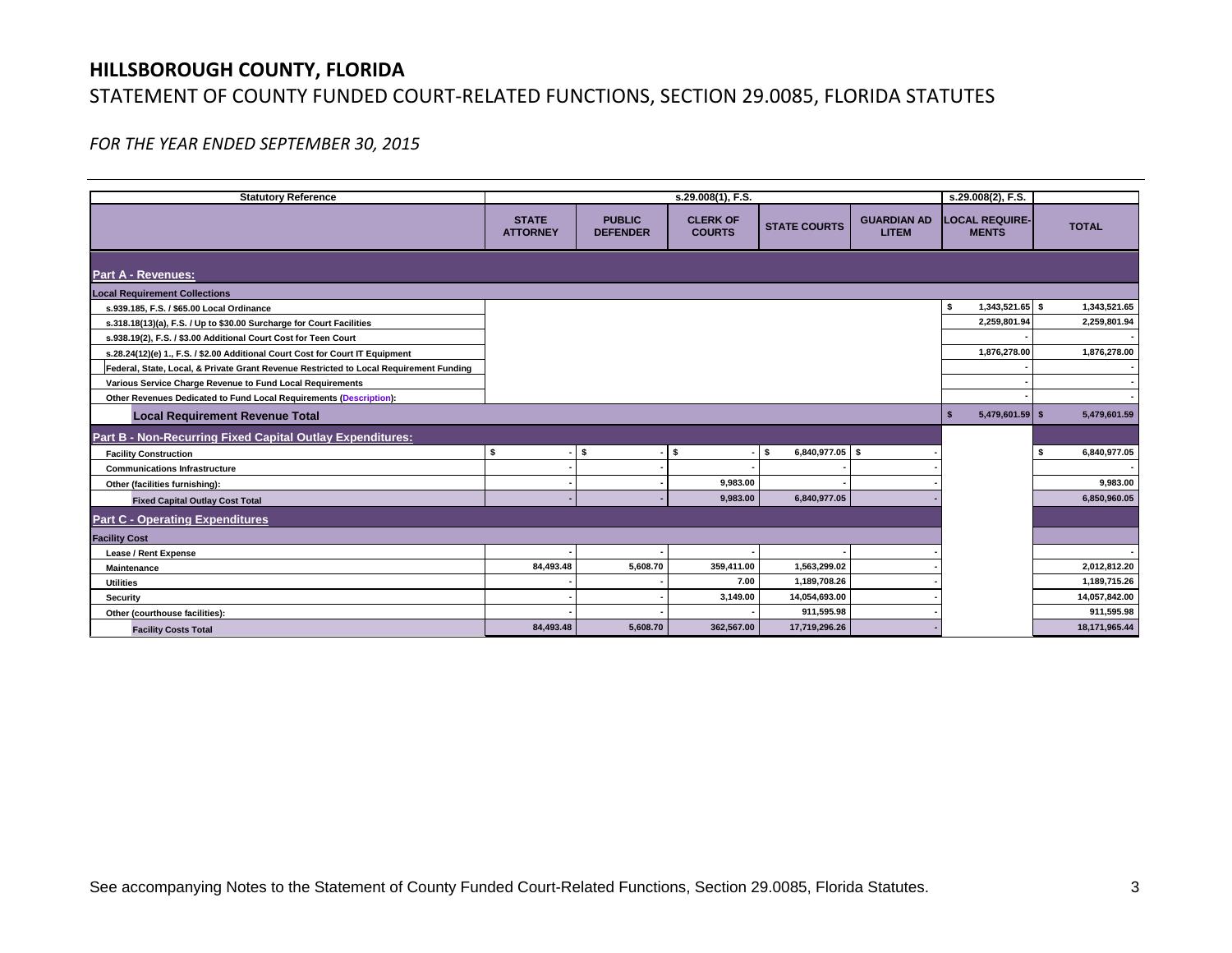### **HILLSBOROUGH COUNTY, FLORIDA**

### STATEMENT OF COUNTY FUNDED COURT‐RELATED FUNCTIONS, SECTION 29.0085, FLORIDA STATUTES (CONTINUED)

*FOR THE YEAR ENDED SEPTEMBER 30, 2015*

| <b>Statutory Reference</b>                                                                                  | s.29.008(1), F.S.               |                                  |                                  |                           |                                    | s.29.008(2), F.S.                     |                 |  |  |
|-------------------------------------------------------------------------------------------------------------|---------------------------------|----------------------------------|----------------------------------|---------------------------|------------------------------------|---------------------------------------|-----------------|--|--|
|                                                                                                             | <b>STATE</b><br><b>ATTORNEY</b> | <b>PUBLIC</b><br><b>DEFENDER</b> | <b>CLERK OF</b><br><b>COURTS</b> | <b>STATE COURTS</b>       | <b>GUARDIAN AD</b><br><b>LITEM</b> | <b>LOCAL REQUIRE-</b><br><b>MENTS</b> | <b>TOTAL</b>    |  |  |
| <b>Communications Systems and Services</b>                                                                  |                                 |                                  |                                  |                           |                                    |                                       |                 |  |  |
| <b>Telephone Expense</b>                                                                                    | 270,872.36                      | 136,033.52                       | 47,890.00                        | 839,238.37                | 24,143.34                          |                                       | 1,318,177.59    |  |  |
| <b>Computer Equipment / Networks</b>                                                                        | 707,389.06                      | 942,782.37                       | 1,503,363.00                     | 4,681,218.08              |                                    |                                       | 7,834,752.51    |  |  |
| <b>Courier / Subpoena Services</b>                                                                          |                                 |                                  |                                  |                           |                                    |                                       |                 |  |  |
| <b>Auxiliary Aids</b>                                                                                       |                                 |                                  |                                  |                           |                                    |                                       |                 |  |  |
| <b>Other Communications Systems and Services</b>                                                            |                                 |                                  |                                  |                           |                                    |                                       |                 |  |  |
| <b>Communications Systems and Services Total</b>                                                            | 978,261.42                      | 1,078,815.89                     | 1,551,253.00                     | 5,520,456.45              | 24,143.34                          |                                       | 9,152,930.10    |  |  |
| <b>Existing Radio Systems</b>                                                                               |                                 |                                  |                                  |                           |                                    |                                       |                 |  |  |
| <b>Existing Multi-Agency Criminal Justice Information Systems</b>                                           |                                 |                                  | 5,820,956.00                     |                           |                                    |                                       | 5,820,956.00    |  |  |
| <b>Existing Systems Total</b>                                                                               |                                 |                                  | 5,820,956.00                     |                           |                                    |                                       | 5,820,956.00    |  |  |
| <b>Operating Expenditures Total</b>                                                                         | 1,062,754.90                    | 1.084.424.59                     | 7,734,776.00                     | 23,239,752.71             | 24.143.34                          |                                       | 33, 145, 851.54 |  |  |
| <b>Part D - Local Requirements:</b>                                                                         |                                 |                                  |                                  |                           |                                    |                                       |                 |  |  |
| <b>Drug Court</b>                                                                                           |                                 |                                  |                                  | 560,538.88                |                                    |                                       | 560,538.88      |  |  |
| Teen Court (juvenile diversion and juvenile assessment center)                                              |                                 |                                  |                                  | 1,487,514.13              |                                    |                                       | 1,487,514.13    |  |  |
| <b>Legal Library</b>                                                                                        |                                 |                                  |                                  |                           |                                    | 355.720.21                            | 355,720.21      |  |  |
| <b>Legal Aid</b>                                                                                            |                                 |                                  |                                  |                           |                                    | 1,099,904.00                          | 1,099,904.00    |  |  |
| <b>Alternative Sanctions Coordinators</b>                                                                   |                                 |                                  |                                  |                           |                                    |                                       |                 |  |  |
| Other (mediation and alternative dispute resolution, community service programs):                           |                                 |                                  |                                  | 238,017.98                |                                    | 52,316.07                             | 290,334.05      |  |  |
| Other (domestic violence, elder justice center and children's justice center):                              |                                 |                                  |                                  | 464,535.87                |                                    |                                       | 464,535.87      |  |  |
| <b>Local Requirement Total Cost</b>                                                                         |                                 |                                  |                                  | 2,750,606.86              |                                    | 1,507,940.28                          | 4,258,547.14    |  |  |
| Part E - Other Operating Court Related Expenditures: (Do Not Include "Local Requirement" Expenditures Here) |                                 |                                  |                                  |                           |                                    |                                       |                 |  |  |
| <b>Personnel, Salaries and Retirement</b>                                                                   | 1,627,374.79                    |                                  |                                  | 989,496.04                | 143,918.95                         |                                       | 2,760,789.78    |  |  |
| <b>Non-Health Insurance</b>                                                                                 | 21,711.12                       |                                  |                                  | 10,604.84                 | 3,009.55                           |                                       | 35,325.51       |  |  |
| <b>Professional &amp; Contractual Services</b>                                                              | 236.00                          | 245.65                           |                                  |                           |                                    |                                       | 481.65          |  |  |
| <b>Operating Expenditures and Supplies</b>                                                                  | 31,944.61                       | 14,527.38                        | 182,954.72                       | 85,464.65                 | 752.88                             |                                       | 315,644.24      |  |  |
| Miscellaneous (health benefits):                                                                            | 185.657.45                      |                                  |                                  | 89.955.00                 | 439.00                             |                                       | 276.051.45      |  |  |
| <b>Other Operating Expenses Total</b>                                                                       | 1.866.923.97                    | 14.773.03                        | 182.954.72                       | 1,175,520.53              | 148.120.38                         |                                       | 3,388,292.63    |  |  |
|                                                                                                             |                                 |                                  |                                  |                           |                                    |                                       |                 |  |  |
| <b>GRAND EXPENDITURE TOTAL (PARTS B - E)   \$</b>                                                           | 2,929,678.87                    | l s<br>$1,099,197.62$ \$         | 7,927,713.72                     | 34,006,857.15<br><b>S</b> | 172,263.72<br>- \$                 | $1,507,940.28$ \ \$<br>- \$           | 47,643,651.36   |  |  |

NOTE: Include any county expenditure of funds for the Regional Conflict Courts in the Public Defender column of this report

This is to certify to the best of my knowledge and belief, this report accurately states total expenditures as set forth in Sections 29.008 and 29.0085, Florida Statutes. See notes on the following page.

**Name and Title:** /s/ Ajay B. Gajjar, Assistant Finance Director

**Date:** January 18, 2016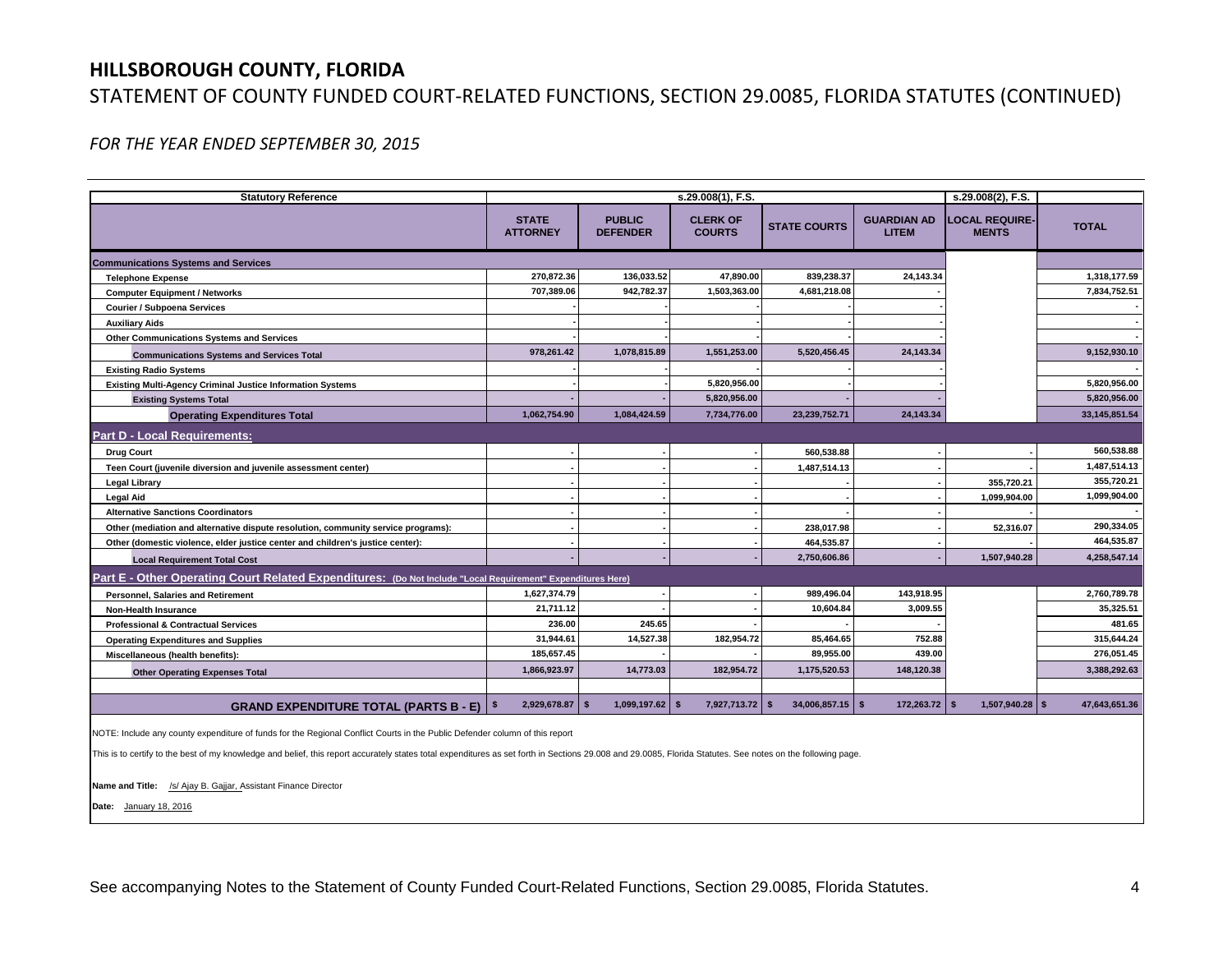# **HILLSBOROUGH COUNTY, FLORIDA** NOTES ON HILLSBOROUGH COUNTY, FLORIDA'S STATEMENT OF COUNTY‐FUNDED COURT‐RELATED FUNCTIONS, SECTION 29.0085, FLORIDA STATUTES

*FOR THE YEAR ENDED SEPTEMBER 30, 2015*

(a) Revenues and expenditures associated with federal or state grants were not included in this report.

(b) In previous years, facilities costs were estimated using the Hillsborough County, Florida Full Cost Allocation Plan. The County-Funded Court-Related Functions Report for fiscal year 2014 included costs of \$4,539,799 from the Full Cost Allocation Plan. The County-Funded Court-Related Functions Report for fiscal year 2015 does not include any costs from the Full Cost Allocation Plan in order to be more conservative.